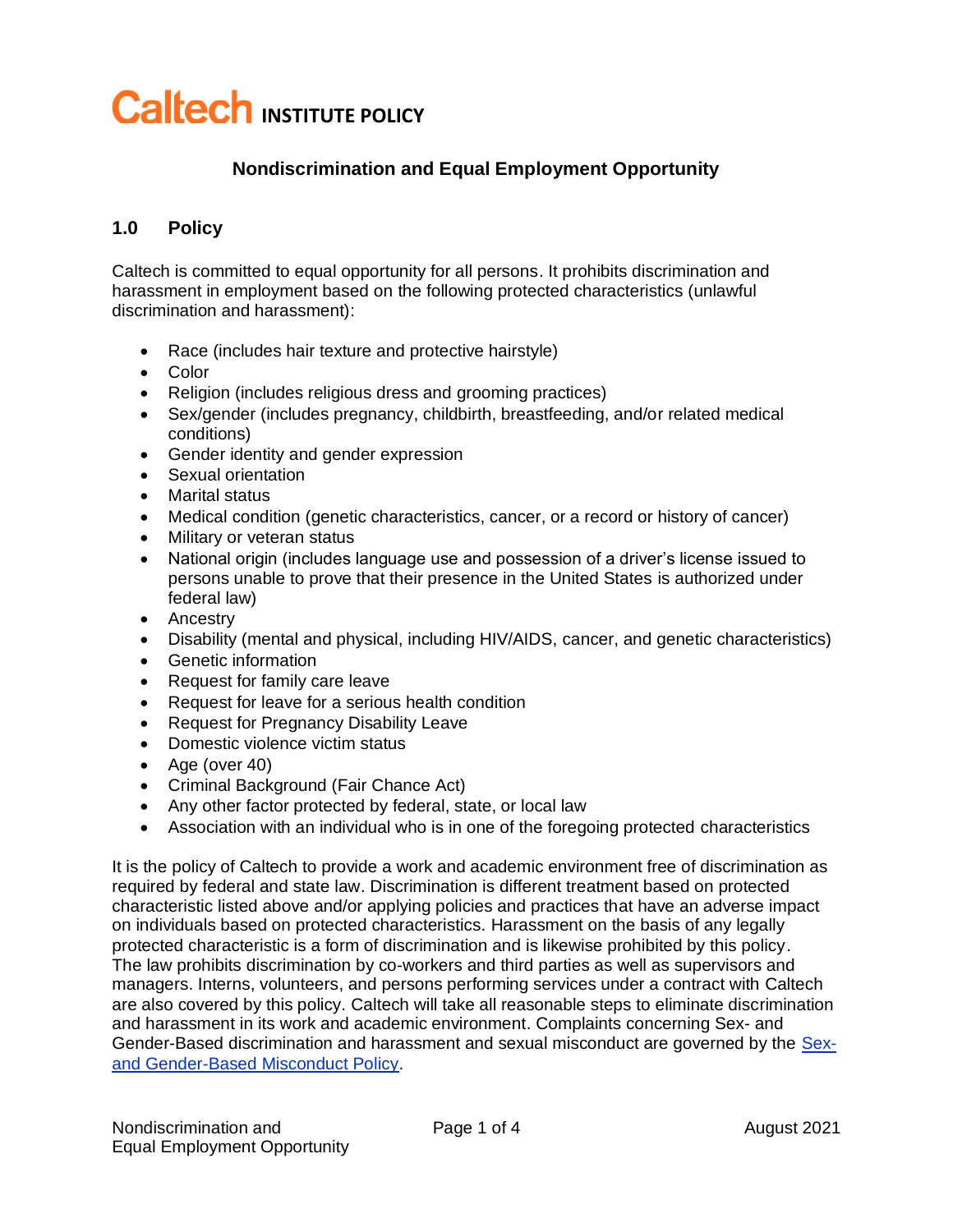Caltech is an equal employment opportunity and affirmative action employer, and will, whenever possible, actively recruit and include for employment members of underrepresented minority groups, women, protected veterans, or individuals with disabled veteran status, and otherwise qualified persons with disabilities. Caltech will hire, transfer, recruit, train, and promote based on the qualifications of the individual to ensure equal consideration and fair treatment of all. All other employment actions, such as work assignments, appointments, compensation, evaluations, training, benefits, layoffs, and terminations are governed by this policy. Personnel actions will be reviewed to ensure adherence to this policy.

#### **2.0 Responsible Administrators**

Caltech's associate vice president for human resources and JPL's director for human resources have been assigned to direct the establishment of and to monitor the implementation of personnel procedures to guide our affirmative action programs. They will have responsibility to review and update the affirmative action plans annually, including responsibility for the audit and reporting system. A notice explaining Caltech's policies will remain posted.

In addition, Caltech has designated equal opportunity coordinators who are responsible for assisting with and coordinating the education and compliance efforts relating to equal opportunity and nondiscrimination laws and Caltech policies. The following individuals have been designated as equal employment opportunity coordinators: the provost is the coordinator for faculty, the assistant vice president for human resources is the coordinator for campus staff and volunteers, the associate deans of students are the coordinators for undergraduate students and interns, the dean of graduate studies is the coordinator for graduate students and interns, and the director for human resources at the Jet Propulsion Laboratory is the coordinator for employees, interns, and volunteers assigned there. The assistant vice president for equity and equity investigations, who manages the Equity and Title IX Office, has been designated as Caltech's Title IX coordinator. The contact number is (626) 395-3132, email: equity[@caltech.](mailto:equity@caltech.edu)edu, or the office in Room 205, Center for Student Services. The Title IX coordinator is supported by four deputy coordinators for faculty, staff, and students, and employees at the Jet Propulsion Laboratory (JPL). Further information is available on the [website of the Equity and Title IX Office.](http://titleix.caltech.edu/)

Managers and supervisors are responsible for monitoring decisions regarding personnel actions to ensure that these decisions are based solely on factors other than protected characteristics and on legitimate, nondiscriminatory job requirements for the position in question and the reasonableness of any necessary accommodations for persons with a disability.

# **3.0 Reporting Concerns and Complaints**

Individuals who become aware of, witness, or experience conduct they believe to be in violation of this policy are urged to contact any of the above-mentioned coordinators, the Caltech Equity and Title IX Office, or JPL Employee Relations Group immediately.

In addition, they may utilize Caltech's anonymous hotline at (626) 395-8787. Complaints will be investigated promptly, in accordance with the Procedures for Complaints of Unlawful Discrimination, Harassment and Retaliation ("Unlawful Harassment Procedures"). Confidentiality will be maintained to the extent possible. Supervisors and managers are required to report any complaints of discriminatory conduct to one of the above-designated coordinators so that Caltech can try to resolve the complaint internally. Individuals who violate this policy may be subject to disciplinary action up to and including termination of employment or expulsion.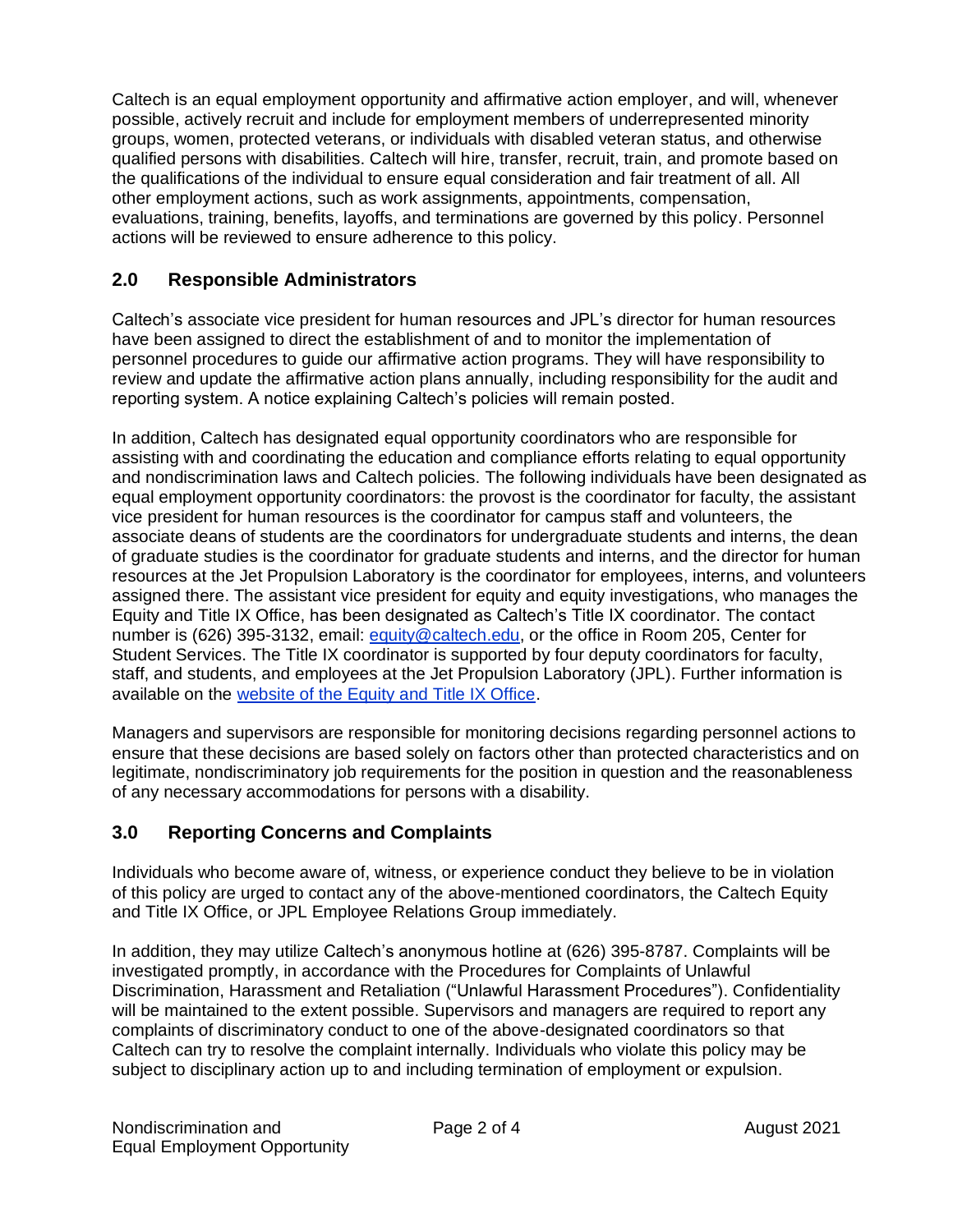## **4.0 Reporting to Outside Agencies**

In addition, employees who believe they have been subject to unlawful harassment or discrimination have the right to file a complaint with the Federal Equal Employment Opportunity Commission or the California Department of Fair Employment and Housing, which have the authority to remedy violations. Employees, students, and others participating in Caltech's educational programs and activities may file complaints with the U.S. Department of Education Office for Civil Rights at (415) 486-5555 (or [ocr.sanfrancisco@ed.gov\)](mailto:ocr.sanfrancisco@ed.gov) or (800) 421-3481 (or [OCR@ed.gov\)](mailto:OCR@ed.gov). Complaints may also be directed to the Bureau for Private Postsecondary Education at [http://bppe.ca.gov.](http://bppe.ca.gov/)

## **5.0 Investigation of Complaints**

Caltech will conduct a fair, timely, and thorough investigation into complaints within the scope of this policy to determine what occurred and take reasonable steps to remedy the effects of any discrimination and prevent recurrence of the behavior. Caltech provides all parties with appropriate due process and reaches reasonable conclusions based on the evidence collected. Caltech takes appropriate action, including disciplinary measures, when warranted.

## **6.0 Policy against Retaliation**

No one may intimidate, threaten, coerce, or discriminate against any individual for the purpose of interfering with any right or privilege secured by this policy or the related procedures, or because the individual has made a report or complaint, testified, assisted, participated, or refused to participate in any manner in any action or process under this policy or the related procedures. Intimidation, threats, coercion, or discrimination for the purpose of interfering with any right under this policy or the related procedures constitutes retaliation. The rights and privileges secured under this policy and the related procedures include but are not limited to: (i) filing or assisting in the filing of a complaint or report of a suspected violation of this policy; (ii) opposing any act or practice made unlawful by any federal, state or local laws requiring equal opportunity; (iii) participating, assisting, or otherwise cooperating in an investigation, compliance review, hearing, or any other activity related to a violation of this policy or administration of any federal, state, or local law requiring equal opportunity; and/or (iv) exercising any legal right protected by federal, state, or local law requiring equal opportunity.

The following actions do not constitute retaliation: the exercise of rights protected under the First Amendment or Caltech's charging an individual with a policy violation for making a materially false statement in bad faith in the course of a resolution process. A determination that a respondent was responsible for alleged misconduct alone is not sufficient to conclude that any party made a materially false statement in bad faith.

Complaints of retaliation will be addressed under the Unlawful Harassment Procedures.

#### **7.0 Informational Resources**

Information on equal employment opportunity and nondiscrimination, as well as copies of Caltech's Nondiscrimination and Equal Employment Opportunity, Unlawful Discrimination, Harassment and Retaliation, Sex- and Gender-Based Misconduct, and Violence Prevention policies are available from Caltech's Title IX coordinator and deputy coordinators, Human Resources, Student Affairs and deans' offices, the Center for Inclusion & Diversity resident